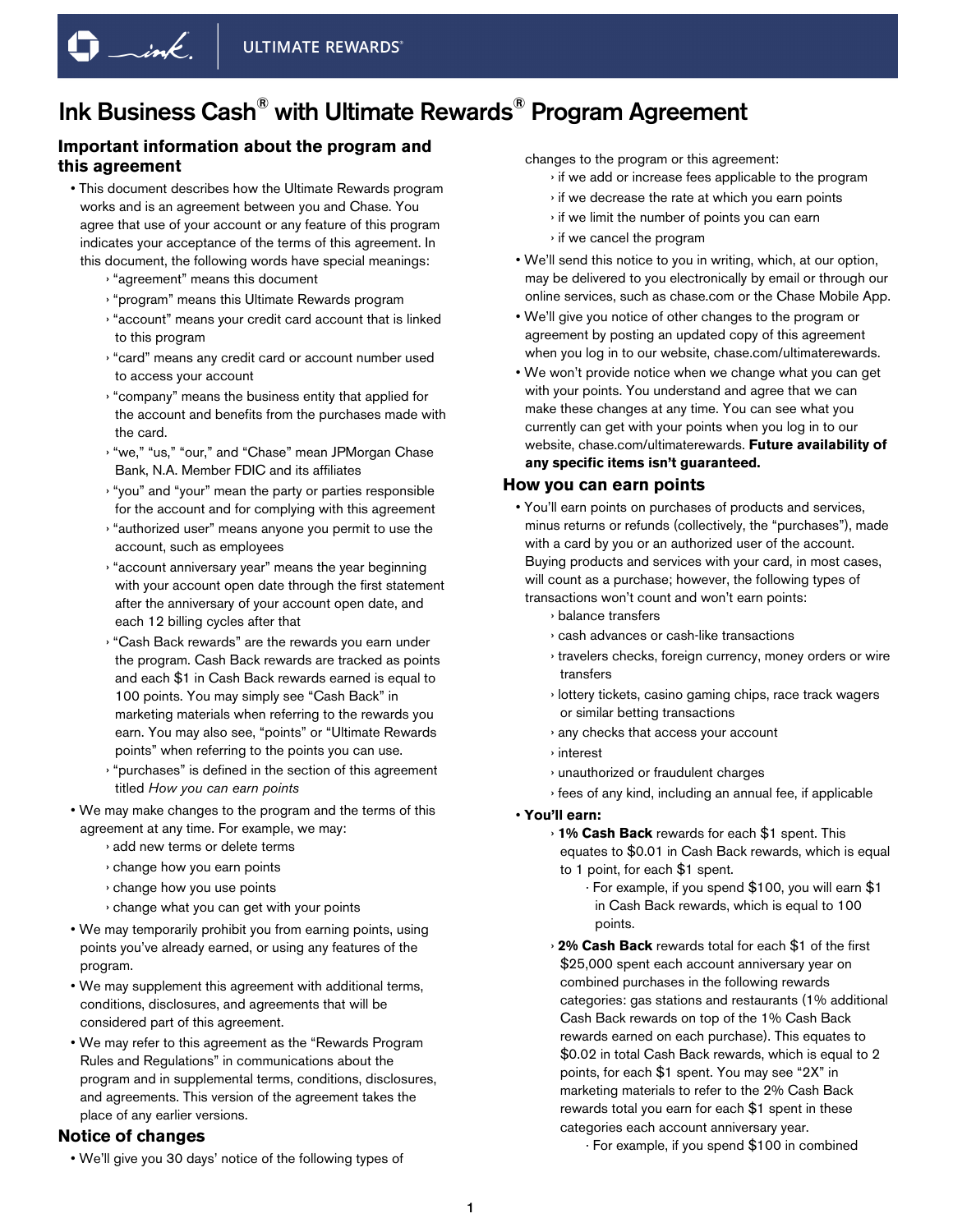$\Box$ ink.

# Ink Business Cash® with Ultimate Rewards® Program Agreement

purchases in these categories, you will earn \$2 in Cash Back rewards (\$1 in Cash Back rewards for the base 1% earned on all purchases, plus an additional \$1 in Cash Back rewards because your purchases were in these categories). \$2 in Cash Back rewards is equal to 200 points.

- · After \$25,000 is spent on combined purchases in these categories each account anniversary year, you go back to earning 1% Cash Back rewards for each \$1 spent, with no maximum.
- › **5% Cash Back** rewards total for each \$1 of the first \$25,000 spent each account anniversary year on combined purchases in the following rewards categories: office supply stores; internet, cable, and phone services (4% additional Cash Back rewards on top of the 1% Cash Back rewards earned on each purchase). This equates to \$0.05 in total Cash Back rewards, which is equal to 5 points, for each \$1 spent. You may see "5X" in marketing materials to refer to the 5% Cash Back rewards total you earn for each \$1 spent in these categories each account anniversary year.
	- · For example, if you spend \$100 in combined purchases in these categories, you will earn \$5 in Cash Back rewards (\$1 in Cash Back rewards for the base 1% earned on all purchases, plus an additional \$4 in Cash Back rewards because your purchases were in these categories). \$5 in Cash Back rewards is equal to 500 points.
	- · After \$25,000 is spent on combined purchases in these categories each account anniversary year, you go back to earning 1% Cash Back rewards for each \$1 spent, with no maximum.

• **Rewards Categories:** Merchants who accept Visa/Mastercard credit cards are assigned a merchant code, which is determined by the merchant or its processor in accordance with Visa/Mastercard procedures based on the kinds of products and services they primarily sell. We group similar merchant codes into categories for purposes of making rewards offers to you. Please note:

- › We make every effort to include all relevant merchant codes in our rewards categories. However, even though a merchant or some of the items that it sells may appear to fit within a rewards category, the merchant may not have a merchant code in that category. When this occurs, purchases with that merchant won't qualify for rewards offers on purchases in that category.
- › Purchases submitted by you, an authorized user, or the merchant through third-party payment accounts, mobile or wireless card readers, online or mobile digital wallets, or similar technology will not qualify in a rewards category if the technology is not set up to process the purchase in that rewards category. For more information about Chase rewards categories, see

chase.com/RewardsCategoryFAQs.

#### **Ways to earn bonus points**

• We may offer you ways to earn bonus points through the program, such as Shop through Chase<sup>®</sup> or special promotions. You'll find out more about the number of bonus points you can earn and any other terms at the time of the offer. The additional terms will be part of this agreement.

### **Other information about the earning and availability of points**

- Points are earned at the close of each monthly billing cycle, based on the purchases made during that billing cycle, plus any bonus points posted during that billing cycle, but minus any returns or refunds. If you have more returns or refunds than points earned from purchases or bonuses, then points will be deducted from your total point balance and may result in a negative point balance.
- You'll see points you've earned on chase.com and on your monthly card billing statement. Please note that on your card billing statement you'll see the additional points earned in rewards categories separately from the points earned on all purchases.
- We may, from time to time, provide additional ways for you to see points you've earned, such as through Chase or thirdparty mobile application(s).
- Points earned in a monthly billing cycle are generally available to be used at the beginning of the next billing cycle; however, points earned on purchases made near the end of a billing cycle may take up to one additional billing cycle to become available.

#### **How you can use your points**

- You can use your points to redeem for any available reward options. Options may include: cash, gift cards, travel, and pay with points for products or services made available through the program or directly from third parties. You can also combine points with your other eligible Chase cards that have Ultimate Rewards.
- We may, from time to time, provide additional ways for you to use your points in addition to those described in this agreement, such as through Chase or third parties.
- Redemption values for reward options vary. › When you use points to redeem for cash, gift cards, and travel, each point is worth \$.01 (one cent), which means that 100 points equals \$1 in redemption value.
	- › Redemption values for other reward options may be worth more or less than this.
- You are responsible for how points are used, including if you allow authorized users to access your points. You will ensure that all points are used:
	- › for the company's business purposes only,
	- › to benefit only the company and not for the personal benefit of any individual
	- › in compliance with applicable laws, rules, regulations, ethics standards and company policies.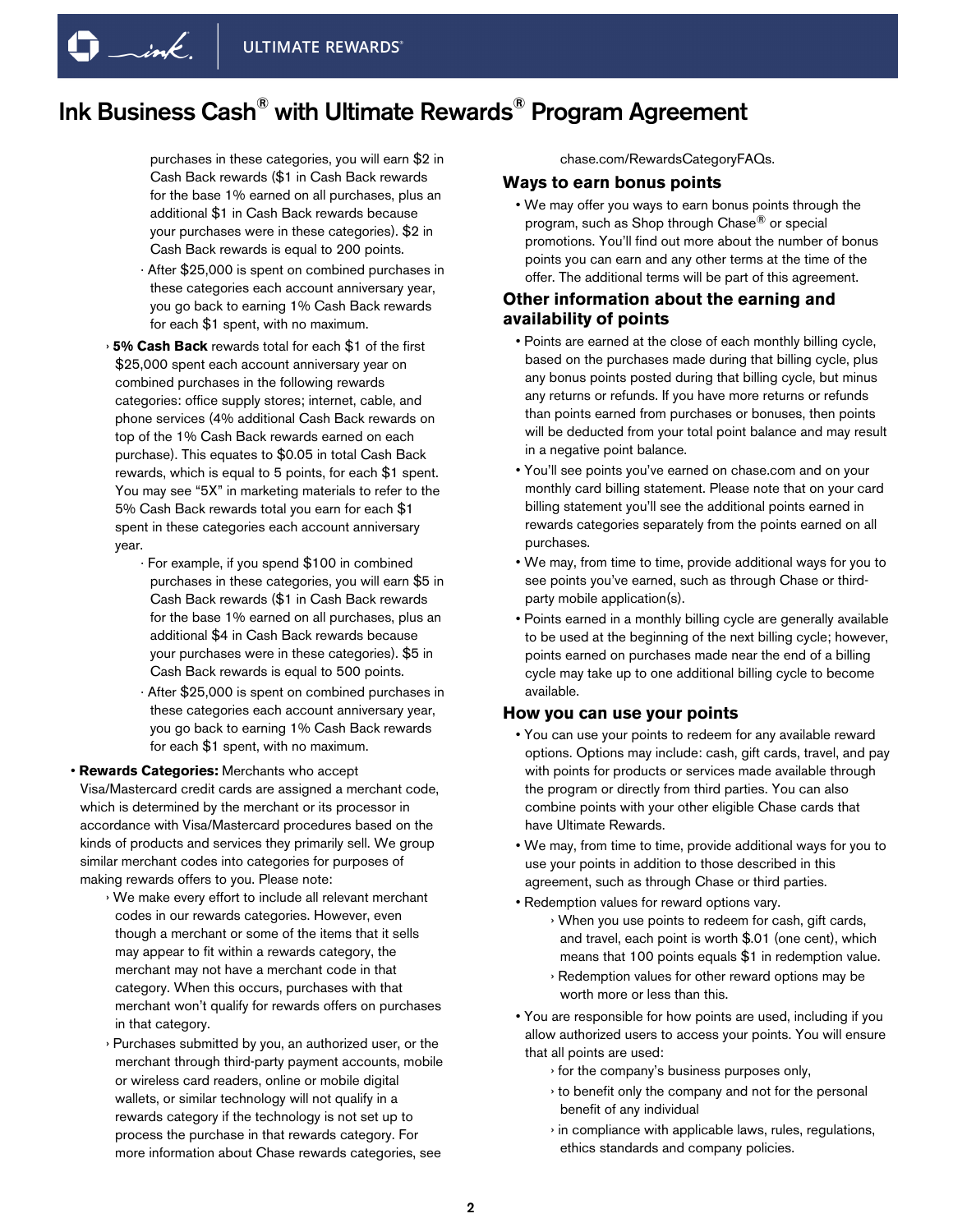- To use your points, minimum and maximum amounts may apply. We'll let you know about any minimum or maximum amounts, as well as any additional terms and conditions, before you use your points.
- Once points have been used, the transaction is considered final and may not be canceled unless otherwise noted.
- The amount of time it takes for the delivery of items depends on the item. Some items can't be shipped to PO Boxes or foreign addresses.
- Applicable sales/use taxes, fees, surcharges, and shipping and handling charges are your responsibility.
- We're not responsible for replacing lost, stolen or damaged redemption items, including certificates, tickets or gift cards or for a merchant's failure to honor them.

#### **Cash**

- You can use points to redeem for cash through an account statement credit or an electronic deposit into an eligible checking or savings account held by a financial institution located in the United States.
- Go to chase.com/ultimaterewards, call the number on the back of your card or visit a Chase branch to request your cash.
- Account statement credits will reduce your account balance. Unless the total amount of credits and payments applied to your account between the statement closing date and the payment due date equal or exceed your statement balance, you are still required to pay your minimum payment or your remaining statement balance, whichever is less, by the payment due date.

### **Gift cards**

- You can use points for gift cards and gift certificates through the program.
- Go to chase.com/ultimaterewards, call the number on the back of your card or visit a Chase branch to order gift cards and gift certificates.
- Gift cards and gift certificates are valid at participating merchants only, and are subject to the issuer's terms and conditions, which, if permitted by law, address expiration policies and non-usage fees and can be changed at the sole discretion of the issuer.

#### **Travel**

- You can use points for available airline tickets, hotel accommodations, car rentals, activities and cruises through the program.
- You can book travel online at chase.com/ultimaterewards or call the number on the back of your card to reach the Chase Travel Center.
- A service fee may be charged for using the Chase Travel Center to book travel. We'll let you know of the amount of any service fee, if applicable, before you book.
- If you don't have enough points to book your travel, you can pay the additional cost with your card. You can also book most travel through the program without any points by using

your card to pay for it. Minimum point amounts may apply to some bookings.

- Additional terms, conditions and disclosures may apply and will be provided to you before booking your travel and will be part of this agreement.
- For airline ticket, hotel and cruise reservations, governmentissued photo identification is required at check-in and must match the name on the reservation. For international travel, a passport is required and a visa may be required along with satisfaction of health requirements. Please contact the consulate of the destination country, as well as any layover and stopover destinations, for current visa/passport and other entry requirements.
- For any change or cancelation requests, go to chase.com/ultimaterewards or call the number on the back of your card. Change or cancelation fees may apply and will be charged directly to your account. Change or cancelation fees are based on the cash price of travel. If a refund is granted for travel booked in whole or in part with points, you'll receive a credit to your points balance for the amount of points used. If you fail to arrive for your booked travel arrangements as scheduled, all payments whether made with points or your card will be forfeited.
- All additional costs, such as baggage fees, seat fees, fees charged by the airlines, passenger facility charges, international entry or departure taxes and/or fees, resort fees, hotel energy surcharges, any charges for one-way car rentals, car add-ons or accessories, incidentals and any applicable local taxes and fees, are at the traveler's expense. Travelers should be prepared to pay in cash, in local currency, on location directly to the travel service provider.
- All airline tickets will be issued as e-tickets, unless e-tickets are not available due to airline restrictions. If an e-ticket is unavailable, you'll be mailed a paper ticket at no charge. However, if an e-ticket is available and you request a paper ticket, you may be charged a service fee and shipping/handling charges. All paper tickets will be shipped within 48 hours to the address you provide.
- For car rentals, minimum age requirements may vary and there may be a maximum age. Some hotels have a minimum age requirement for check-in.
- For additional information about travel, please click on the Travel Disclosures link which can be found at the bottom of our chase.com/ultimaterewards website. The Travel Disclosures are a part of this agreement.

## **Pay with Points for products and services**

- We may give you opportunities to use your points for all or part of a payment for the purchase of eligible products or services directly through third-party merchants or service providers. In order to do so, you must either be automatically enrolled or complete the self-registration process directly with the merchant or service provider.
	- › To participate, you may be required to authorize Chase to share information about your account with the third party. We'll provide you with additional details as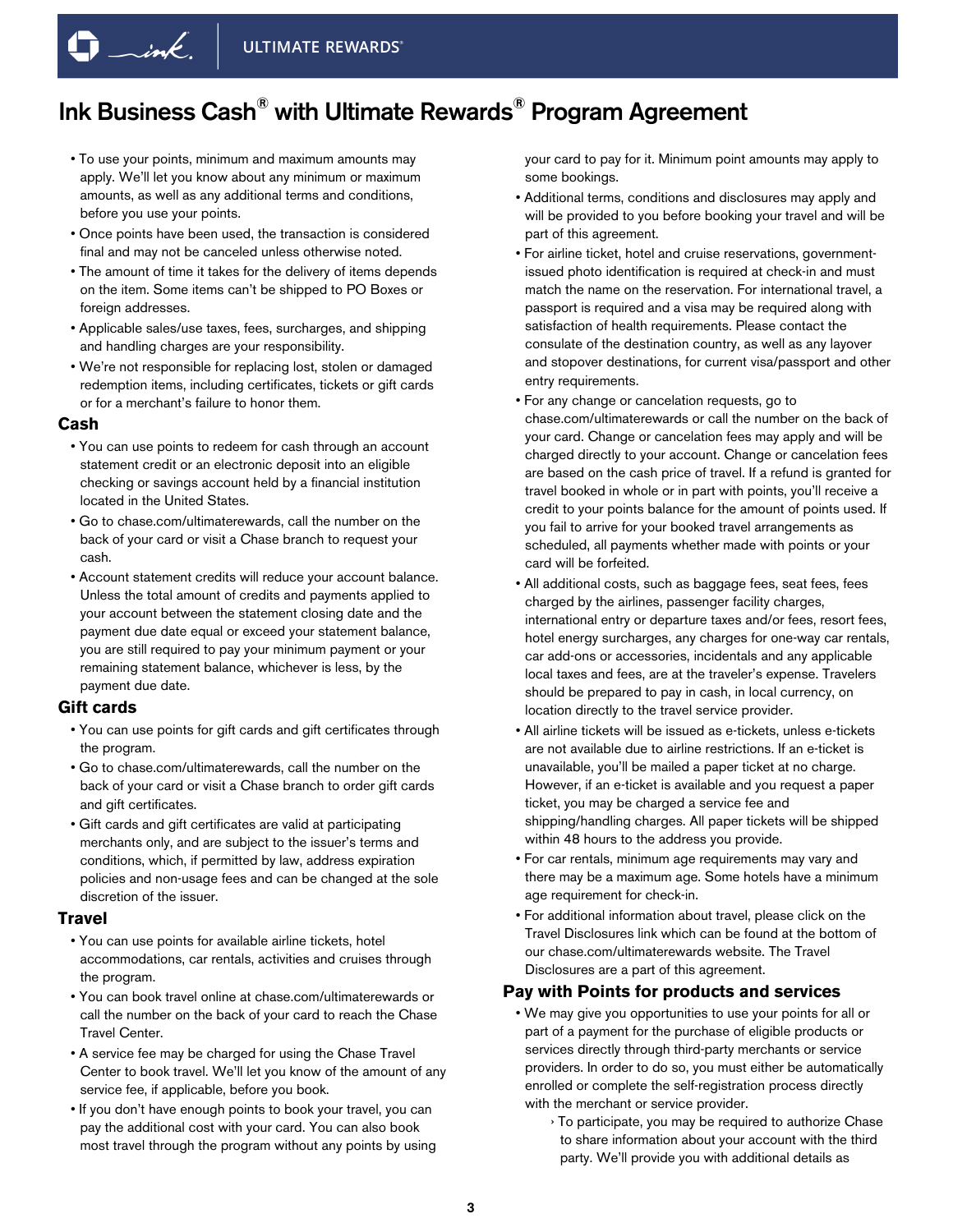required by law.

- › After you are enrolled, Chase will provide the third party with information about your participation in the program, including your program points balance.
- › Points will not be used without your permission. You select when and how many points are used each time you make a purchase with the third party, unless you opt into a default payment feature offered by the third party. In that case, your points will be applied automatically in accordance with your selected default payment settings.
- › The redemption value of points may be worth less when using them directly through third-party merchants or service providers than the redemption value of points used for reward options offered directly through the program.
- › We'll deduct the number of points that you use from your program points balance. Your points balance may not reflect pending transactions until the order has shipped.
- › Returns and point refunds are subject to the policies of the third party.
- › Any additional terms, conditions, disclosures or agreements provided by us or the third party related to the use of points will be part of this agreement.
- › Auto-enrollment.
	- · You may be automatically enrolled with a third party if:
		- You currently have a card stored in the account you maintain with that third party; or
		- You add a card to the account you maintain with the third party.
	- · Third parties may require you to take additional action prior to automatically enrolling you.
	- · Your Ultimate Rewards account will be linked to the account you maintain with the third party, based on the card you save on file with them.
	- · You will receive an email from the third party informing you of the auto-enrollment and how to de-enroll if you do not want to participate.
	- · You may de-enroll at any time.
- We may give you opportunities to use your points to pay for products or services from third-party merchants directly through the program.
	- › Products or services may not always be available and may change without notice.
	- › The redemption value of points may be worth less than other reward options offered directly through the program.
	- › Any additional terms, conditions, disclosures or agreements provided by us related to the products or services you obtain will be part of this agreement.

# **Combine points with other Chase cards with Ultimate Rewards**

- You can move your points, but only to another Chase card with Ultimate Rewards belonging to you or one member of your household or owner of the company, as applicable.
- You can't move points to another eligible card if either account is prohibited from earning or using points at the time you attempt to move the points.
- Go to chase.com/ultimaterewards, call the number on the back of your card or visit a Chase branch to move your points.

### **How you could be prohibited from earning or using points**

- We may temporarily prohibit you from earning points or using points you've already earned:
	- › if you don't make the minimum payment on your account within 30 days of the due date.
	- › if we suspect that you've engaged in fraudulent activity related to your account or the program.
	- › if we suspect that you've misused the program in any way, for example:
		- · by buying or selling points
		- · by selling, or participating in the sale or exchange of, gift cards, travel or other items of value obtained through use of points
		- · by repeatedly opening or otherwise maintaining credit card accounts for the purpose of generating rewards
		- · by manufacturing spend for the purpose of generating rewards
		- · by moving or transferring points to an ineligible third party or account
	- › if we suspect you've misused, in any way:
		- · a third-party merchant or service provider program with which points may be used under this program
		- · a frequent travel program to which points may be transferred under this program, if applicable
- You can begin earning and using points again in the next billing cycle after your account becomes current or when we no longer suspect fraud or misuse of the account or program.

## **How you could lose your points**

- **Your points don't expire as long as your account is open, however, you'll immediately lose all your points if your account status changes, or your account is closed, for any of the following reasons:**
	- › you don't make the minimum payment on your account within 60 days of the due date
	- › you fail to comply with this or other agreements you have with Chase
	- › we believe you may be unwilling or unable to pay your debts on time
	- › you file a petition as debtor in any bankruptcy,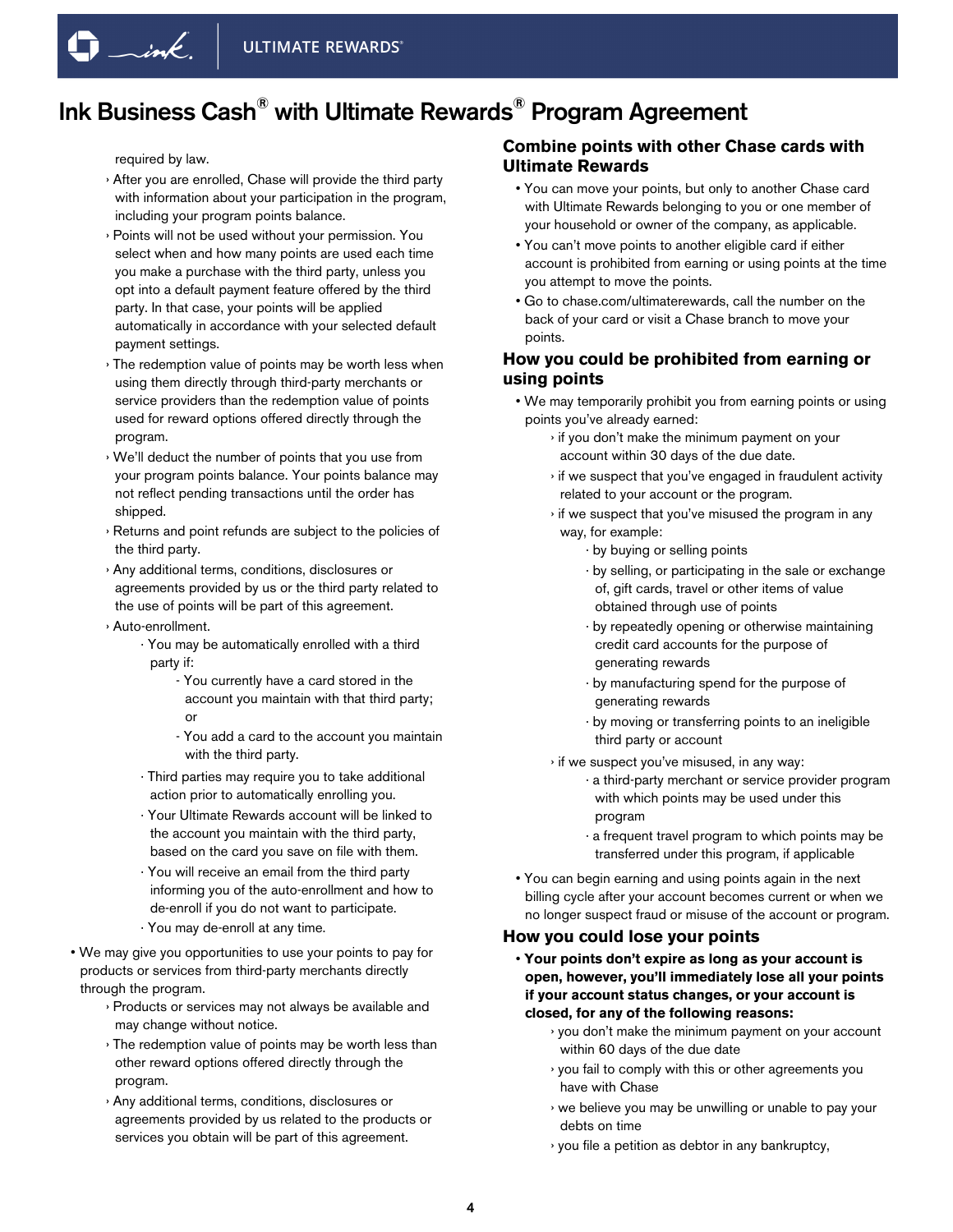receivership, reorganization, liquidation, dissolution, or insolvency proceeding, or are the subject of an involuntary petition in any such proceeding

- › we believe that you've engaged in fraudulent activity related to your account or the program
- › we believe that you've misused the program in any way, for example:
	- · by buying or selling points

 $\Box$ ink.

- · by selling, or participating in the sale or exchange of, gift cards, travel or other items of value obtained through use of points
- · by repeatedly opening or otherwise maintaining credit card accounts for the purpose of generating rewards
- · by manufacturing spend for the purpose of generating rewards
- · by moving or transferring points to an ineligible third party or account

› we believe you've misused, in any way:

- · a third-party merchant or service provider program with which points may be used under this program
- · a frequent travel program to which points may be transferred under this program, if applicable
- We won't reinstate points you lose, unless we've made an error.
- If your account is closed for any other reason, you'll have at least 30 days from the date your account is closed to use your points, as long as you don't lose them for any of the reasons described in this agreement. If you don't use your points during that time, you'll lose them.
- If we decide to cancel the program, you'll have at least 30 days from the date we cancel the program to use your points, as long as you don't lose them for any of the reasons described in this agreement. If you don't use your points during that time, you'll lose them.
- If your account is closed as a result of your death, your points will be automatically redeemed for cash in the form of an account statement credit.

### **Other important information you should know**

- Points aren't your property and have no cash value. You can't transfer or move points unless expressly provided for in this agreement. Additionally, points can't be transferred by operation of law, such as by inheritance, in bankruptcy or in connection with a divorce.
- Your participation in the program may result in miscellaneous income received from Chase and we may be required to send you, and file with the IRS, a Form 1099-MISC (Miscellaneous Income) or Form 1042-S (Foreign Person's U.S. Source Income Subject to Withholding) for the year in which you participate and are awarded the benefits of this program. You are responsible for any tax liability related to participating in this program. Please consult your tax advisor if you have any questions about your personal tax situation.
- We may assign our rights and obligations under this agreement to a third party, who will then be entitled to any of our rights that we assign to them.
- We're not responsible for any disputes you may have with any authorized users on your account about the program.
- Chase and its third-party service providers and their respective affiliates, directors, officers, employees, agents or contractors make no representations or warranties, either express or implied, including, those of merchantability, fitness for intended use or a particular purpose and otherwise arising by law, custom, usage, trade practice, course of dealing or course of performance. You release Chase, its third-party service providers, and their respective affiliates, directors, officers, employees, agents and contractors for all activity in connection with the program, including but not limited to, use of the program, and any redemption for or purchase of products or services through the program.
- You agree to indemnify and hold Chase and its third-party service providers and all of their respective affiliates, directors, officers, employees, agents and contractors harmless from and against any loss, damage, liability, cost, or expense of any kind (including attorneys' fees) arising from your or an authorized user's: use of the program, any fraud or misuse of the program, violation of this agreement and/or violation of any applicable law or the rights of any third party.
- The merchants and third-party service providers that participate in the program are not affiliated with us and are not sponsors or co-sponsors of the program. All participating merchant and third-party service provider names, logos, and marks are used with permission and are the property of their respective owners. Participating merchants and third-party service providers are subject to change without notice.
- Participating merchants and third-party service providers are responsible for the quality and performance of any products or services they provide. Chase is not responsible for any aspects of the products and services provided by participating merchants or third-party service providers.
- The program is void where prohibited by federal, state, or local law.
- This agreement and use of the program is governed by federal law, as well as the law of Delaware, and will apply no matter where you live or use the program.
- We may enforce the terms of this agreement at any time. We may delay enforcement without losing our right to enforce this agreement at a later time. If any term of this agreement is found to be unenforceable, we may still enforce the other terms.

## **Communications**

- We may send communications about the program to you at any mailing or email address in our records or through our online services, such as chase.com or the Chase Mobile App.
- Let us know right away about any changes to your contact information using the Cardmember Services address on your card billing statement or call the phone number on the back of your card.